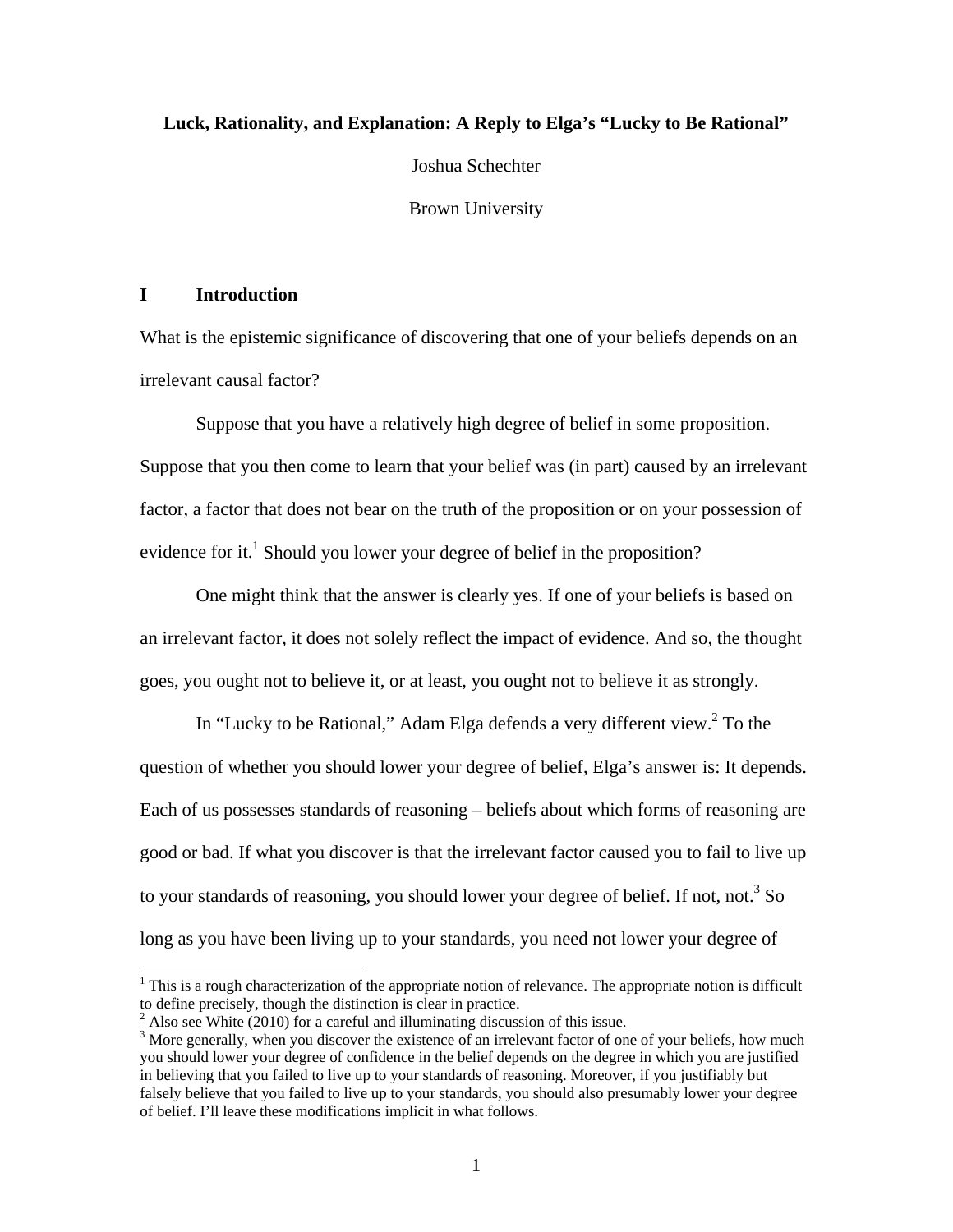belief. This is so even if you discover that your acceptance of the very standards in question is due to the irrelevant factor.<sup>4</sup>

Elga recognizes a potential problem for his view – the discovery of an irrelevant causal factor can generate an 'unsettling feeling' in us, even in cases where we have been living up to our standards of reasoning. In defense of his view, he presents a diagnosis of this feeling. He argues that the discovery of an irrelevant factor makes salient a very general kind of skeptical worry. The force of this skeptical worry does not turn on the existence of an irrelevant factor. So, Elga claims, the presence of an unsettling feeling does not reflect any new rational pressure to lower one's degree of belief. In this way, Elga hopes to explain away the counterintuitive nature of his view.

Elga's view is striking and his discussion is compelling. The purpose of this short paper is to argue that Elga's main claims are mistaken. In what follows, I raise three related issues. My primary conclusion is that Elga overlooks an important connection between justification and explanation. Once this connection is appreciated, a serious problem with Elga's view becomes apparent. In many cases, the discovery of an irrelevant factor should lead us to lower our degree of belief, even when we have been living up to our standards of reasoning.

### **II The Significance of Elga's View**

 $\overline{a}$ 

The first issue that I'd like to raise is not a criticism or objection. It concerns the significance of Elga's view for familiar philosophical disputes.

<sup>&</sup>lt;sup>4</sup> Even on Elga's view, you can have reason to give up some of your standards of reasoning when you discover the existence of an irrelevant causal factor. This can occur if you discover that your acceptance of some of your standards is in conflict with other (perhaps more fundamental) standards.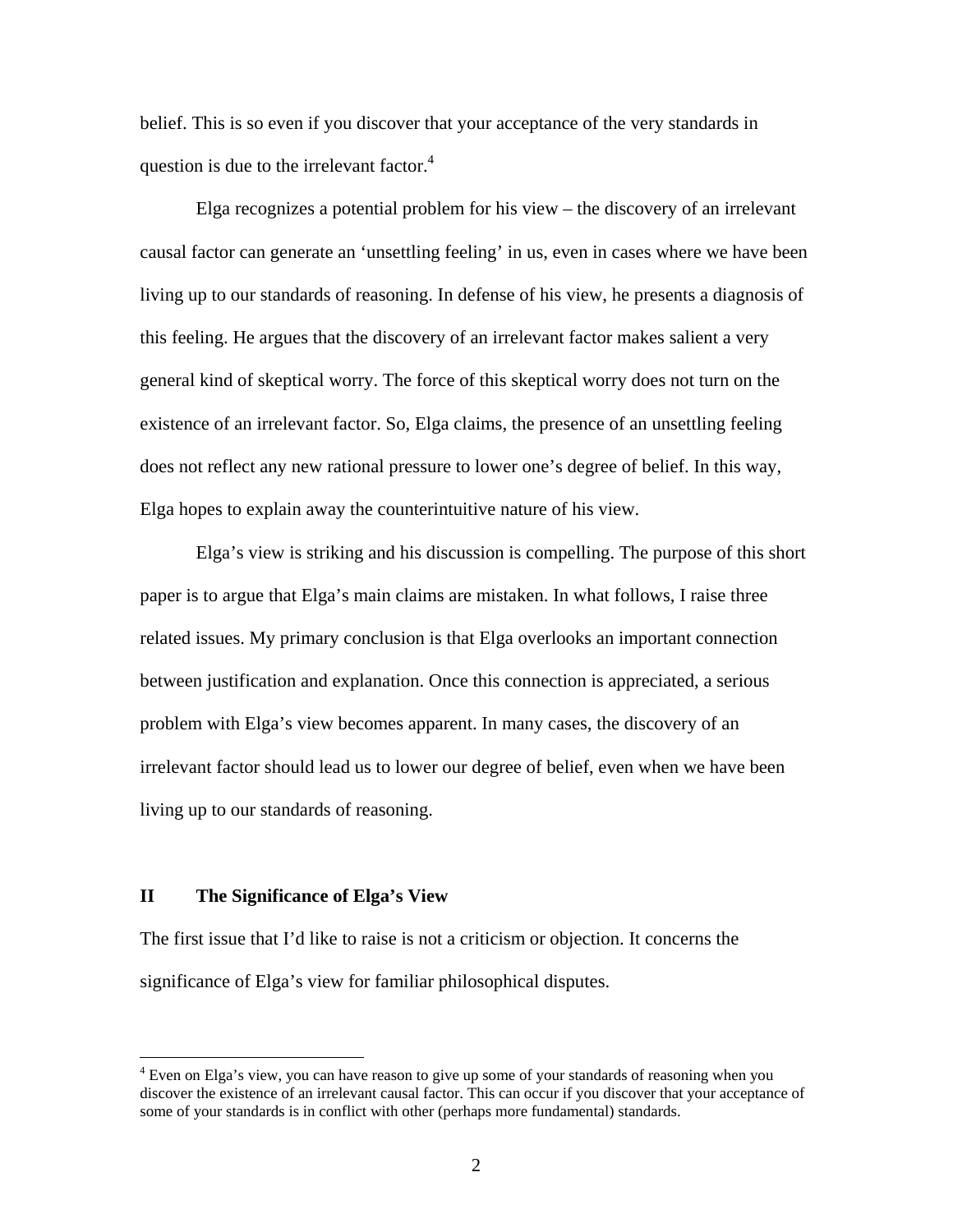Elga's discussion is primarily focused on (more-or-less) everyday cases of reasoning. It's worth noting that his claims also have significant ramifications for important philosophical debates.

Consider the philosophy of mathematics and in particular, the debate over mathematical Platonism. One influential argument against Platonism is the so-called Benacerraf-Field argument.<sup>5</sup> Very roughly, the argument goes something like this: If mathematical Platonism is true, there is no way to explain how it is that we are reliable about mathematics. In particular, given that mathematical entities are acausal, aspatiotemporal, and mind- and language-independent, there is no explanation of how it is that we by-and-large believe mathematical truths and disbelieve mathematical falsehoods. According to Platonism, then, our mathematical practices are due to irrelevant factors. Our reliability about mathematics is purely a matter of luck. This conclusion – it is claimed – poses a significant problem for Platonism.

Related arguments are familiar from discussions of the nature of morality. According to one version of Mackie's queerness argument, moral realism faces difficulty in accounting for our reliability about moral truths, since if objective values exist, they are peculiar entities outside of our ken.<sup>6</sup> Similarly, Street argues that given that our evaluative faculties are the product of evolution, moral realism cannot explain how our moral beliefs match the objective moral truths.<sup>7</sup> Each of these arguments attempts to show that according to moral realism, our reliability about morality is purely an accident. This conclusion is then claimed to pose a significant problem for moral realism.

<sup>&</sup>lt;sup>5</sup> See the introduction and title essay of Field (1989). See Benacerraf (1973) for an important precursor. See Schechter (2010) for a discussion of how best to understand the argument.

<sup>&</sup>lt;sup>6</sup> See Mackie (1977). Mackie's argument is often interpreted as depending purely on metaphysical considerations. But in his discussion, he emphasizes that the argument concerns our moral knowledge.  $7$  See Street (2006).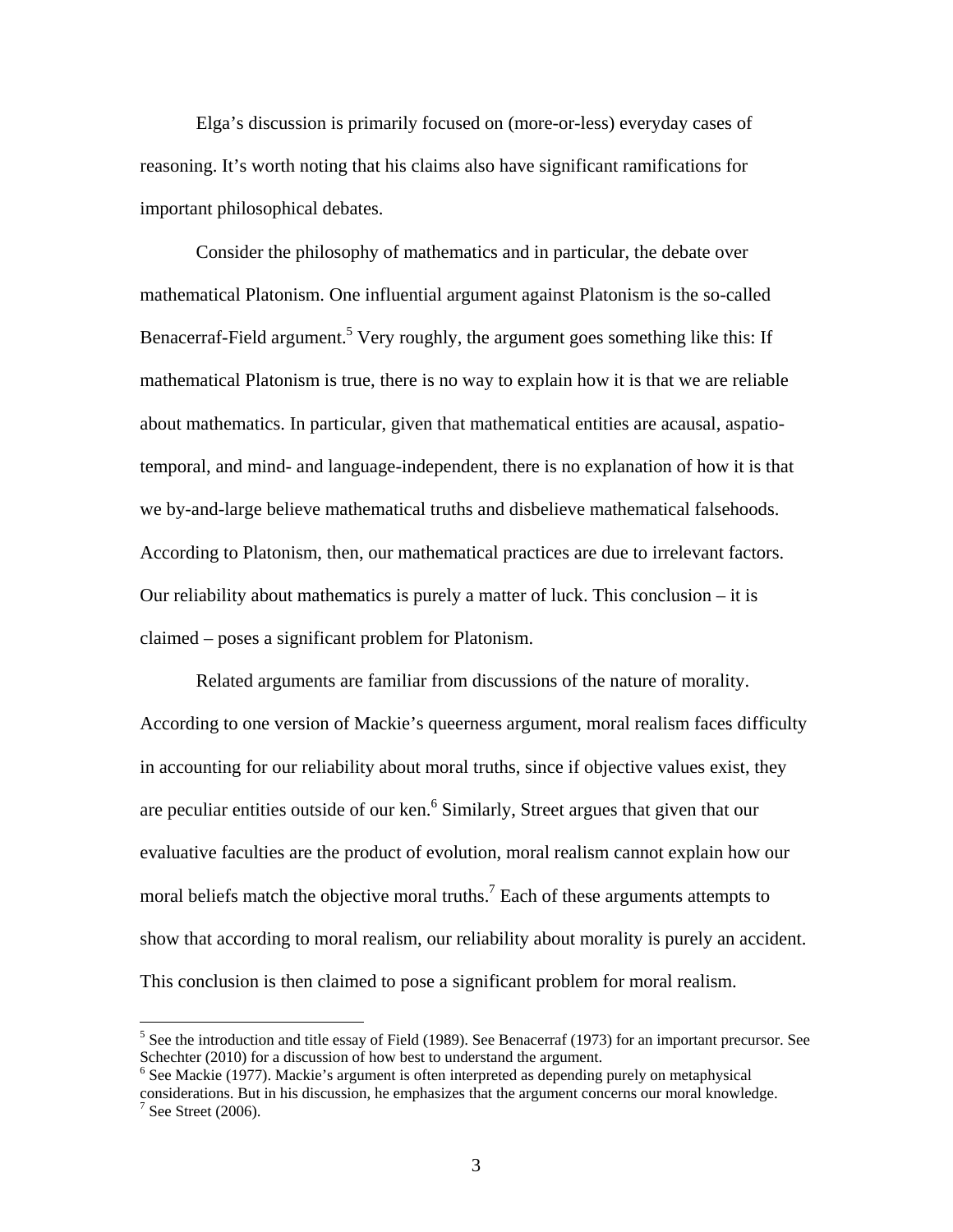Epistemological arguments such as these provide some of the most influential considerations against realist and objectivist views of mathematics, morality, modality, and other domains.<sup>8</sup>

What is worth noting is that if Elga is right, none of these arguments is any good. Consider the Benacerraf-Field argument. On Elga's view, so long as our mathematical practices conform to our standards of reasoning, any commitment to the view that it was a matter of luck that our mathematical practices are reliable should not be worrying. The Platonist can quite happily accept that her reliability is purely a matter of luck. She need not reduce her degree of confidence in her belief that she is reliable, in Platonism, or in her first-order mathematical views. On Elga's view, then, the Benacerraf-Field argument has no force. And an analogous result applies to the cases of morality, modality, and other domains. On Elga's view, such epistemological arguments can simply be dismissed.

This is not (yet) an objection to Elga's view. It is, however, a significant ramification. It is also a reason for caution. Many find the Benacerraf-Field argument and related arguments intuitively compelling. We would need very good reason to dismiss all such arguments as worthless.

### **III Living Up to Your Standards**

 $\overline{a}$ 

The second issue that I'd like to raise concerns Elga's claim that upon discovering the existence of an irrelevant causal factor, so long as your reasoning did not violate your standards of reasoning, you need not lower your degree of belief.

<sup>&</sup>lt;sup>8</sup> See Peacocke (1999) for a discussion of the general 'Integration Challenge' of reconciling the metaphysics and epistemology of a domain. In that work, Peacocke presents versions of this challenge for many domains, including our knowledge of the past, our knowledge of modality, and self-knowledge.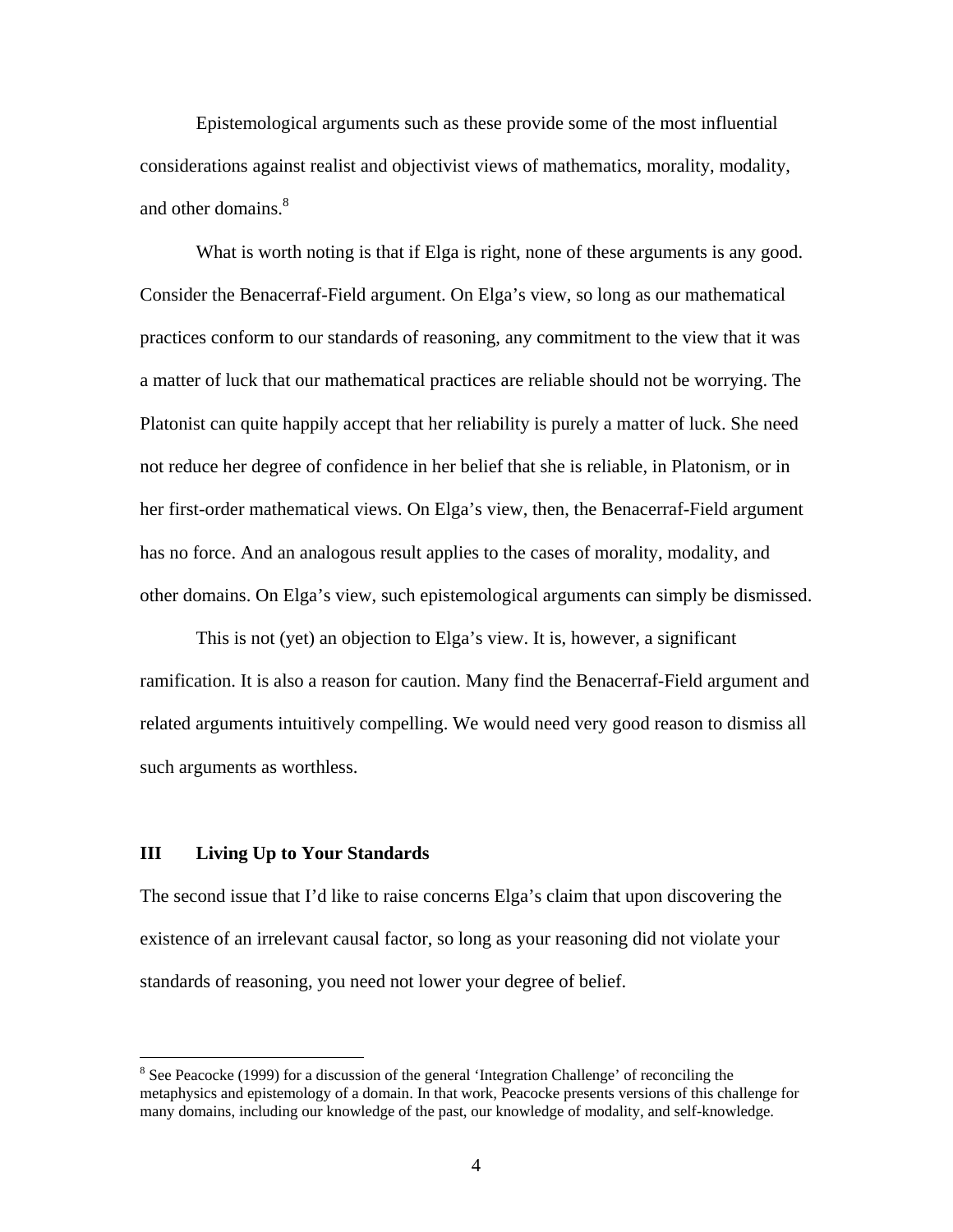In defending this claim, Elga contrasts two kinds of cases where one of your beliefs depends on an irrelevant factor. First, there are cases in which the irrelevant factor led you to violate your standards of reasoning in forming the belief. Second, there are cases in which the irrelevant factor led you to change your standards of reasoning. The formation of the belief did not violate your standards of reasoning. Instead, the irrelevant factor led you to adopt the very standards in question.

If I discover that I'm in the first kind of case, Elga says, I should lower my degree of belief. This is because what I've discovered is a violation of my standards of reasoning. I should go back and fix my mistake.<sup>9</sup> If I discover that I'm in the second kind of case, however, I need not lower my degree of belief. I have not discovered any mistake that I've made in my reasoning.

There is a third kind of case worth considering. In the third kind of case, (i) my belief depends on an irrelevant causal factor, (ii) my reasoning was fully in accord with my standards, but (iii) my standards require that when I discover the existence of the irrelevant factor, I reduce my degree of belief. In other words, my standards treat the discovery of the influence as *new information* about the world or about myself. This new information is treated as relevant to my degree of belief. In such a case, I was not violating my standards in reasoning as I did earlier. But I would be violating my standards in not now modifying my degree of belief.<sup>10</sup>

 9 Elga ought to slightly amend his view here. Presumably, it is not the *discovery* that a thinker failed to live up to his standards that is of central importance. Rather, it's the *fact* that he violated his standards; the thinker should have had a lower degree of belief to begin with. Granted, when someone comes to find out that he has reasoned in a problematic way, he should update his degree of belief. And even if a thinker has a justified but false belief that he's violated his standards, he should lower his degree of belief. But these phenomena are both due to the more fundamental normative fact that thinkers should not violate their standards.

<sup>&</sup>lt;sup>10</sup> For completeness, it is worth mentioning a fourth kind of case. In such a case, (i) my belief depends on an irrelevant causal factor, (ii) my reasoning violated my standards, but (iii) my standards allow me not to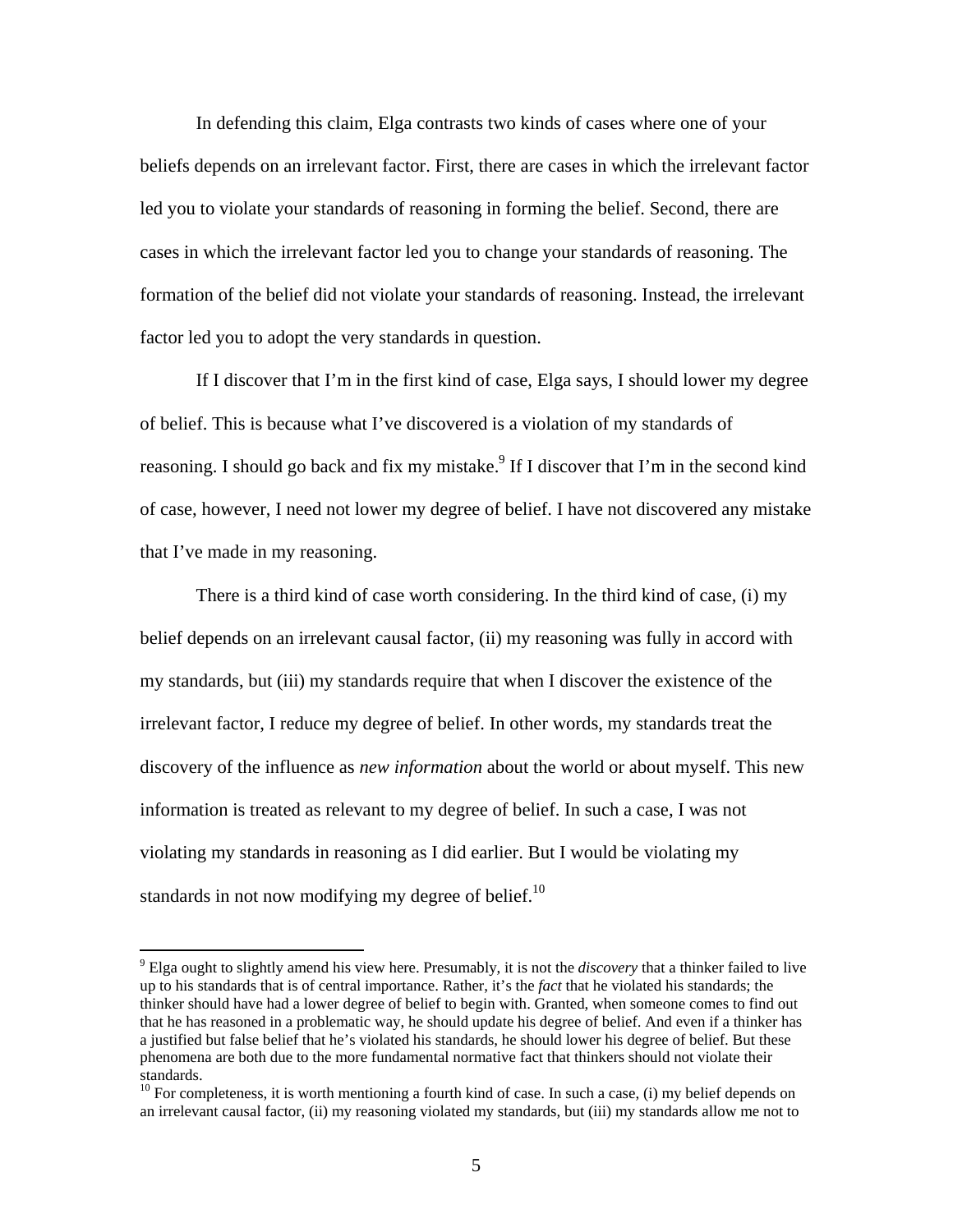So far, this is just to describe a formal possibility. Certainly, there could be standards of reasoning that are like this. But, presumably, Elga will claim that *our* standards are not like this and, moreover, that standards like this are not *good* standards to adopt. If this is what Elga would like to say, I'd like to hear more about why such standards are no good. It is not at all obvious that such standards are problematic.

But I don't merely want to claim that this third kind of case is a formal possibility. I also want to claim that there is reason to think that some of our actual standards of reasoning fall in this class.

To support this claim, let me make a very general claim about theory choice: Certain phenomena are striking in that they seem to "call out" for explanation. At least ceteris paribus, a theory that provides an explanation of a striking phenomenon is better than one that treats it as merely accidental. It is a cost of a theory if it treats striking phenomena (within the domain of the theory) as accidental or otherwise unexplained.

This is a claim about some of our most general standards of explanatory reasoning. Presumably, this claim needs to be tightened in several ways, but it is extremely plausible that something in the ballpark is true.

It is difficult, of course, to provide a general account of strikingness.<sup>11</sup> But we are adept at identifying striking phenomena. One striking phenomenon is that our reasoning is generally pretty good – that is, we are more-or-less reliable about very many domains. Indeed, for each of these many domains, it is striking that we are reliable about it.

reduce my degree of belief when I discover the existence of the irrelevant factor. Such standards do not care how you got to your current set of beliefs. Versions of Harman's "general conservatism" might have this structure. See Harman (1995), page 27.

 $11$  See Horwich (1982) and Schlesinger (1991) for attempts. I take it that two most promising suggestions are the following: (i) A phenomenon is striking if it can be described using a simple rule; (ii) A phenomenon is striking if there is a salient theory that would predict or explain it. These two proposals may be related. If a phenomenon can be described by a simple rule, there may be a salient explanation of how it arose – namely, some agent may have intentionally caused the rule to be instantiated.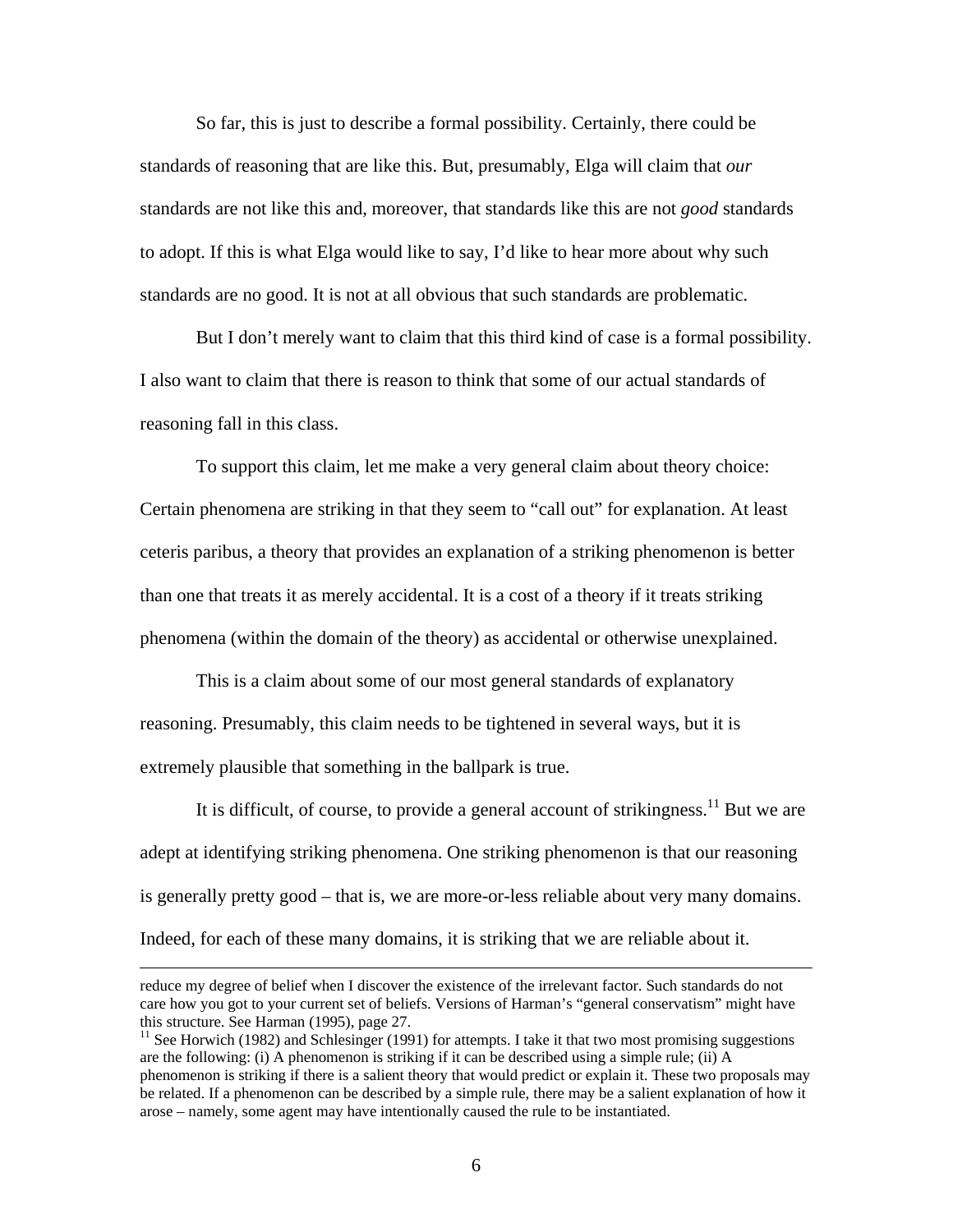Suppose, then, that we discover that our reasoning about a domain reflects the influence of an irrelevant factor. In particular, suppose we discover that our reliability about the domain is (at best) accidental. Given my claim about theory choice, this information generates a tension within our overall view. It generates pressure to alleviate the tension by doing at least one of the following three things: (i) giving up on the claim that our reliability is accidental; (ii) giving up on the claim that our reliability is striking; or (iii) giving up on the claim that we are, indeed, reliable. In many cases, there will be some pressure to do all three. In particular, there will be some pressure to lower our degree of belief in our reliability about the domain.<sup>12</sup> Correlatively, there will be pressure to lower our degree of confidence in our first-order beliefs.

Why do I say that there is pressure to lower our degree of belief in our reliability in *many* cases? Why not say this about *all* cases? The motivation for the hedge stems from a rather puzzling line of thought. There is some reason to think that we cannot rationally have less than full confidence in our most fundamental rules of reasoning. The line of thought is as follows: We could only rationally have less than full confidence in our fundamental rules if our fundamental rules recommended that we not fully trust them (given the appropriate inputs). After all, it is our rules that tell us what degrees of belief to have. But it would be impossible to follow rules that tell us not to fully trust themselves. At the very least, it would be impossible to follow such rules rationally. On pain of irrationality, then, we must be fully confident in our most fundamental rules.<sup>13</sup>

1

 $12$  What I just have done, in effect, is to state a general form of the Benacerraf-Field argument.

<sup>&</sup>lt;sup>13</sup> See Lewis (1971), Field (2000), and Elga (2010) for versions of this argument. In more recent work, Field has rejected the argument.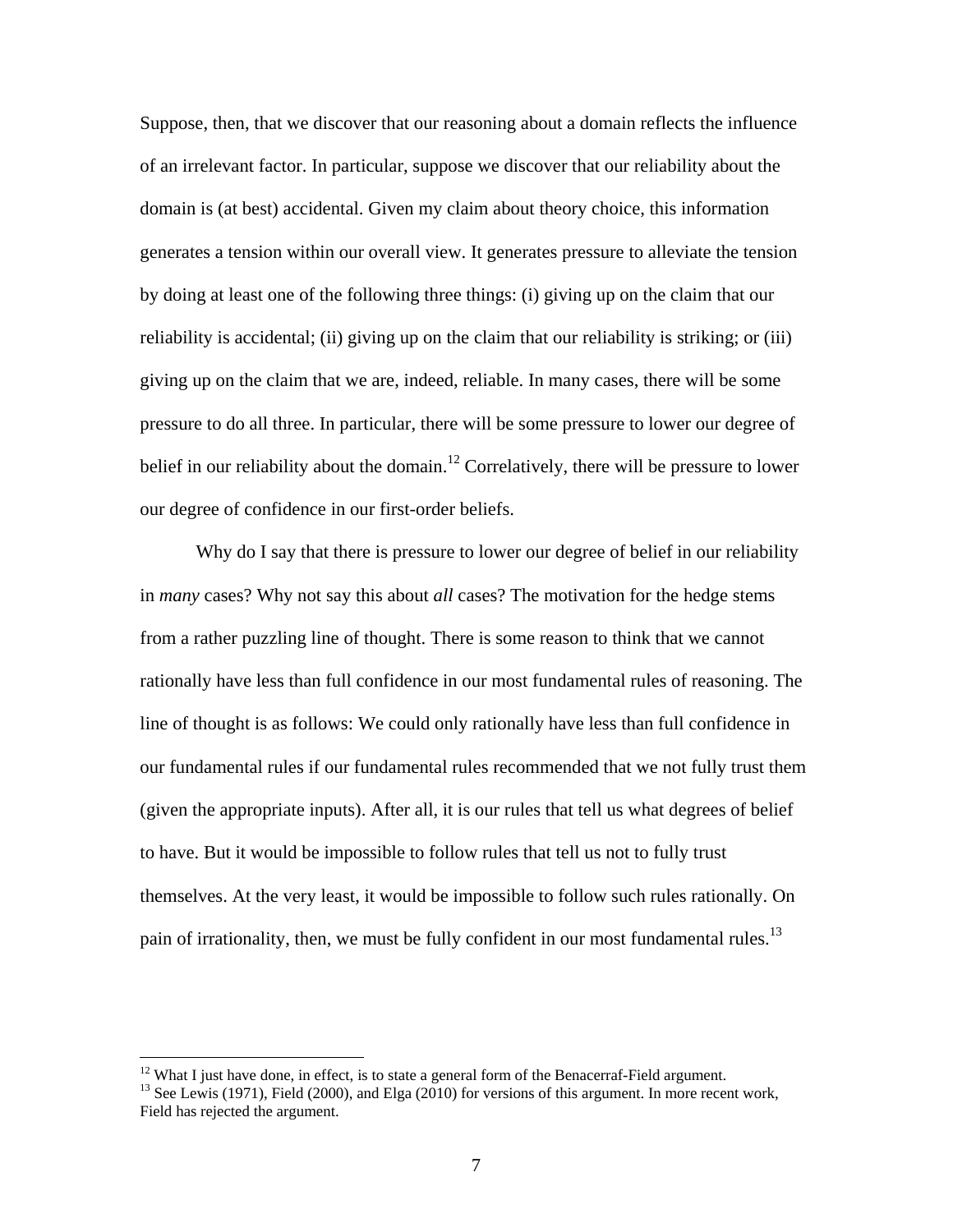I do not want to endorse this line of thought – it leads to some extremely counterintuitive conclusions.<sup>14</sup> For example, it suggests that we cannot rationally debate the correctness of our fundamental deductive and ampliative rules, and that seems wrong. Yet, the argument is difficult to reject. So I'd like to stay neutral here on the question of whether we can rationally have less than full confidence in our most fundamental rules of reasoning. If we cannot, then there are cases in which we cannot rationally doubt our reliability, even when we discover that our reliability is at best accidental.<sup>15</sup> Any tension generated by the discovery of an irrelevant factor can only be alleviated by reducing our confidence in the claim that our reliability is accidental or in the claim that our reliability is striking. (Or it may simply be swallowed.)

This hedge aside, the main point is simply this: There are general considerations having to do with the nature of explanation and theory choice that suggest that we accept very general standards of reasoning that fit what I called the third kind of case. Our standards at least sometimes treat the discovery of an irrelevant causal factor of a belief as new information that tells against the belief in question. Discovering the existence of an irrelevant causal factor can serve to undermine a belief, even when our earlier reasoning was in accord with our standards of reasoning. And even when such a discovery does not serve to undermine the belief in question, it still can have a significant epistemic effect on our overall package of beliefs.

<u>.</u>

 $14$  See Schechter (forthcoming) for a brief discussion of some of them.

<sup>&</sup>lt;sup>15</sup> Nagel (1997) argues on other grounds that basic logic and mathematics is immune from doubt. If he's right, this would present another motivation for thinking that in certain cases, we cannot rationally reduce belief in our reliability.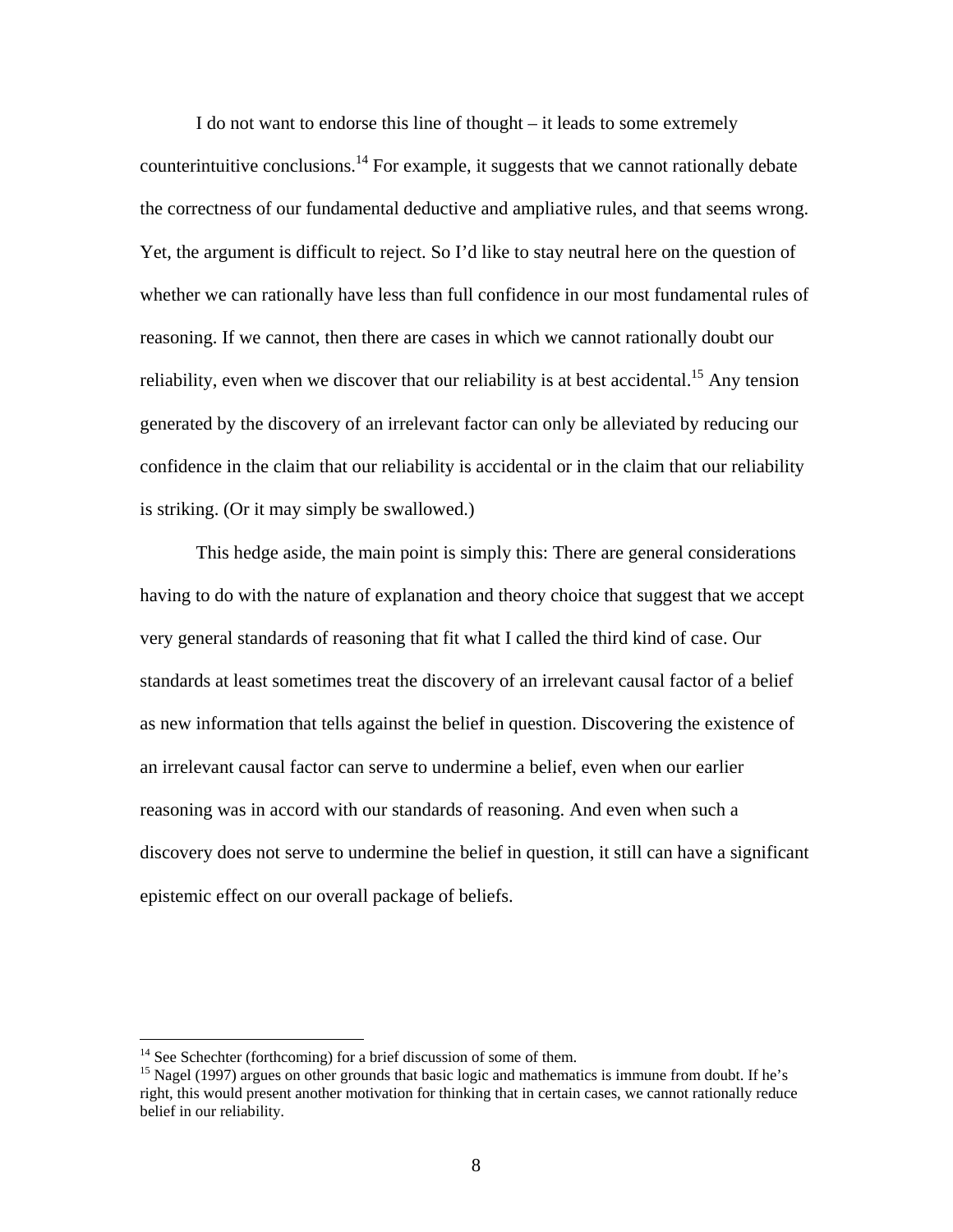## **IV The Diagnosis**

 $\overline{a}$ 

The third and final issue that I'd like to raise concerns Elga's diagnosis of the unsettling feeling we get when we discover the existence of irrelevant causal factors even though we've been living up to our own standards of reasoning.

Elga's diagnosis is that when we discover the existence of an irrelevant influence, this makes salient the existence of *multiple coherent standards* of reasoning that are incompatible with our own. Given that we have *no independent grounds* for our standards, in line with a familiar kind of skeptical argument, we're tempted to conclude that we have no grounds at all for thinking that our standards are correct. On Elga's view, then, discovering that some of our standards depend on an irrelevant causal factor does not generate any new pressure to give up the standards. It merely makes salient a familiar sort of skeptical worry.

There is reason to be wary of this diagnosis.

Consider the following sort of case: Suppose I believe that there are very many sets of standards concerning some domain that are internally coherent. Exactly one of these sets is correct and the others are not. Suppose I further believe that God implanted in me the standards I accept. Now contrast two ways of filling out the story. In the first, I believe that God implanted me with the correct standards for some reason – say, he's epistemologically benevolent. In the second, I instead believe that God flipped a coin many times to determine which of the many internally coherent standards to implant.<sup>16</sup>

I maintain that it would be a lot less unsettling to be in the first scenario than to be in the second. This is so despite the fact that in both scenarios, I am aware that there are

<sup>&</sup>lt;sup>16</sup> Here is a second pair of contrasting cases: Suppose that I believe that evolution implanted in me the standards that I accept. In the first case, I believe that there was selection pressure to have the correct standards. In the second case, I believe that there was no such pressure.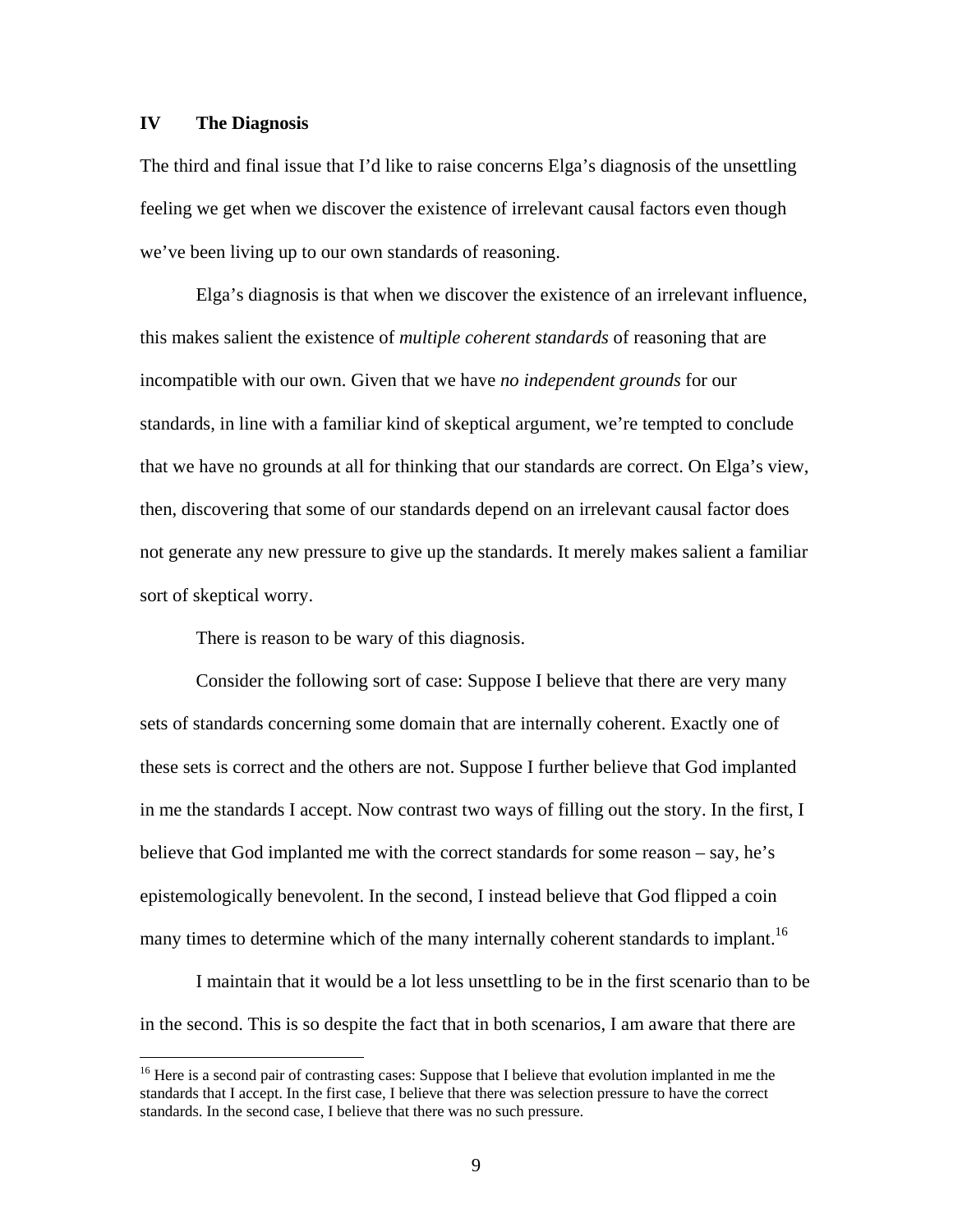multiple coherent standards of belief. Moreover, in neither scenario do I to possess any independent reason to believe my standards are correct. Elga's diagnosis cannot explain this difference in my attitudes. $17$ 

What is the explanation of the difference in my attitudes? I suggest that it does not primarily have to do with considerations of *independence*. Rather, it has to do with considerations of *explanation*. In the first scenario, I possess an explanation of why I have the correct standards. This may be an explanation only by my lights – it may fail to be dialectically effective against an agnostic or skeptic. But it is reassuring nonetheless. In the second scenario, I lack any such explanation.

The moral, I suggest, is that part of what's unsettling about discovering an irrelevant influence is that it leads us to recognize that we lack an explanation of why it is that we've gotten it right. Moreover, the irrelevant influence suggests there is no explanation to be had. This is profoundly discomforting.

Notice that this source of discomfort is not closely related to skepticism. The pressure is not to refute a skeptic or to find some fully independent reason to accept one of our fundamental beliefs. Rather, the pressure is the much more mundane pressure to possess explanations of striking phenomena that are good by our own lights.

### **V Conclusion**

 $\overline{a}$ 

Let's take stock. Suppose a thinker discovers that her standards of reasoning about some domain are due to some irrelevant factor. This raises the worry that there is no

 $17$  Elga's diagnosis also cannot explain why we feel unsettled even in cases where we find it difficult to imagine that there are any alternative coherent systems. Consider, for instance, the reaction of someone who discovers that his logical or mathematical practices are solely due to irrelevant factors. Such a thinker will feel unsettled even if he finds alternative systems unimaginable.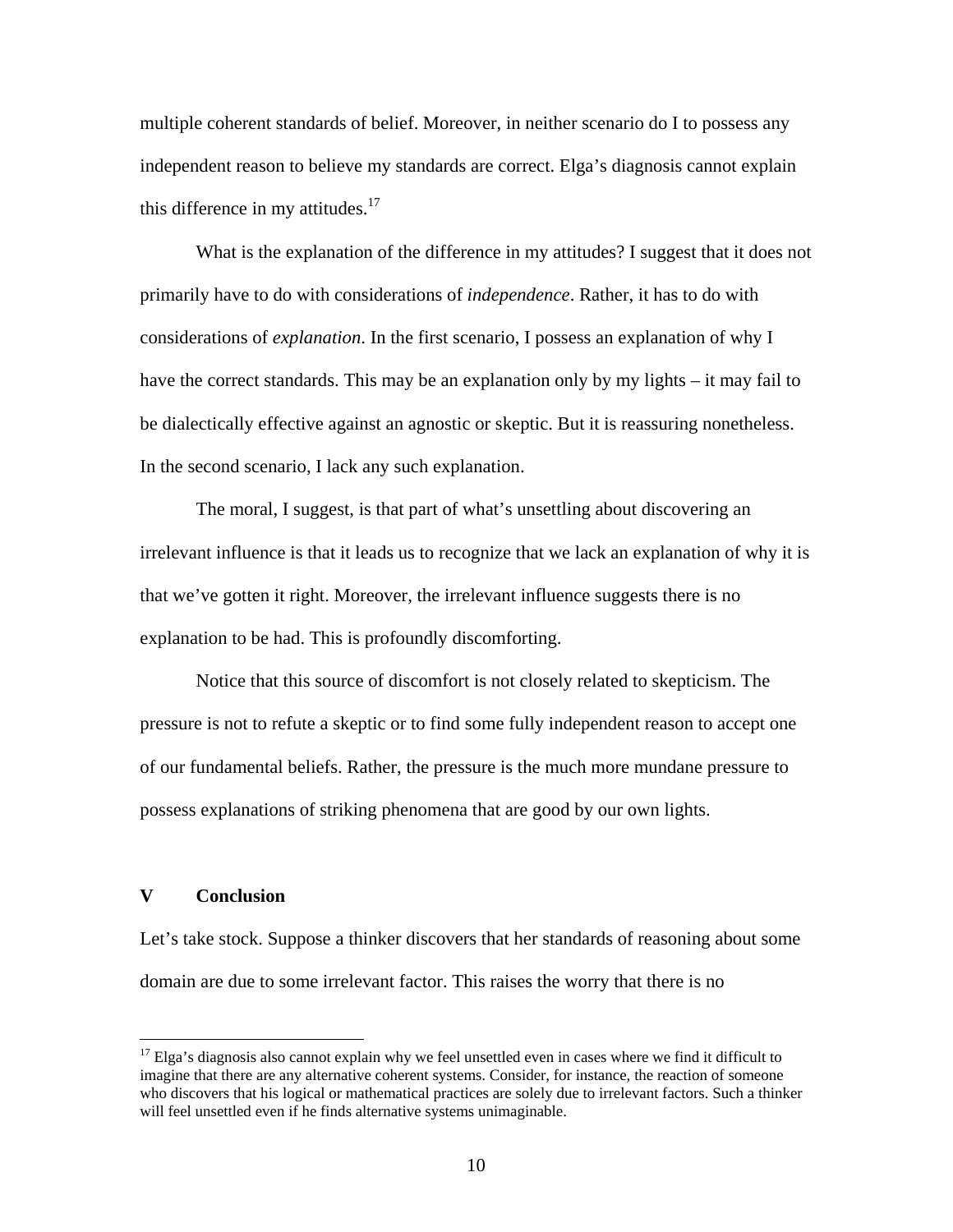explanation of why it is that the relevant standards of reasoning are reliable. It generates pressure to reduce her degree of belief in her reliability. In ordinary cases – where it would not be irrational for the thinker to have less than full confidence in her reliability – she should, in fact, reduce her degree of belief. Correlatively, she should reduce her degree of confidence in her first-order beliefs about the domain.

This view fits well with general considerations concerning explanation and theory choice. It also explains our attitude towards the discovery of irrelevant factors – and in particular, the "unsettled feelings" that they provoke. I conclude that in many cases, when we discover an irrelevant causal factor of a belief, we should lower our degree of confidence in the belief, even when we have been living up to our standards of reasoning.<sup>18</sup>

#### **References**

 $\overline{a}$ 

Benacerraf, Paul. 1973. "Mathematical Truth," *The Journal of Philosophy* 70: 661–679. Elga, Adam. 2010. "How to Disagree about How to Disagree," in Richard Feldman and

Ted Warfield (eds.) *Disagreement* (pp. 175–186). Oxford: Oxford University Press Elga, Adam. MS. "Lucky to be Rational."

Field, Hartry. 2000. "A Prioricity as an Evaluative Notion," in Paul Boghossian and Christopher Peacocke (eds.) *New Essays on the A Priori*. Oxford: Oxford University Press.

Field, Hartry. 1989. *Realism, Mathematics, and Modality*. Oxford: Basil Blackwell.

Harman, Gilbert. 1995. "Rationality," in E. Smith and D. Oshershon (eds.) *Thinking: An Invitation to Cognitive Science*, vol. 3 (pp. 175–211). Cambridge, MA: The MIT Press.

Horwich, Paul. 1982. *Probability and Evidence*. Cambridge: Cambridge University Press.

- Lewis, David. 1971. "Immodest Inductive Methods," *Philosophy of Science* 38:54–63.
- Mackie, John L. 1977. *Ethics: Inventing Right and Wrong*. Harmondsworth: Penguin.

Nagel, Thomas. 1997. *The Last Word*. Oxford: Oxford University Press.

Peacocke, Christopher. 1999. *Being Known*. Oxford: Oxford University Press.

Schechter, Joshua. forthcoming. "Rational Self-Doubt and the Failure of Closure," forthcoming in *Philosophical Studies*.

 $18$ <sup>18</sup> This paper began life as a commentary on Adam Elga's paper at the 2008 Bellingham Summer Philosophy Conference. Thanks to David Christensen, Adam Elga, and Roger White for helpful discussion.